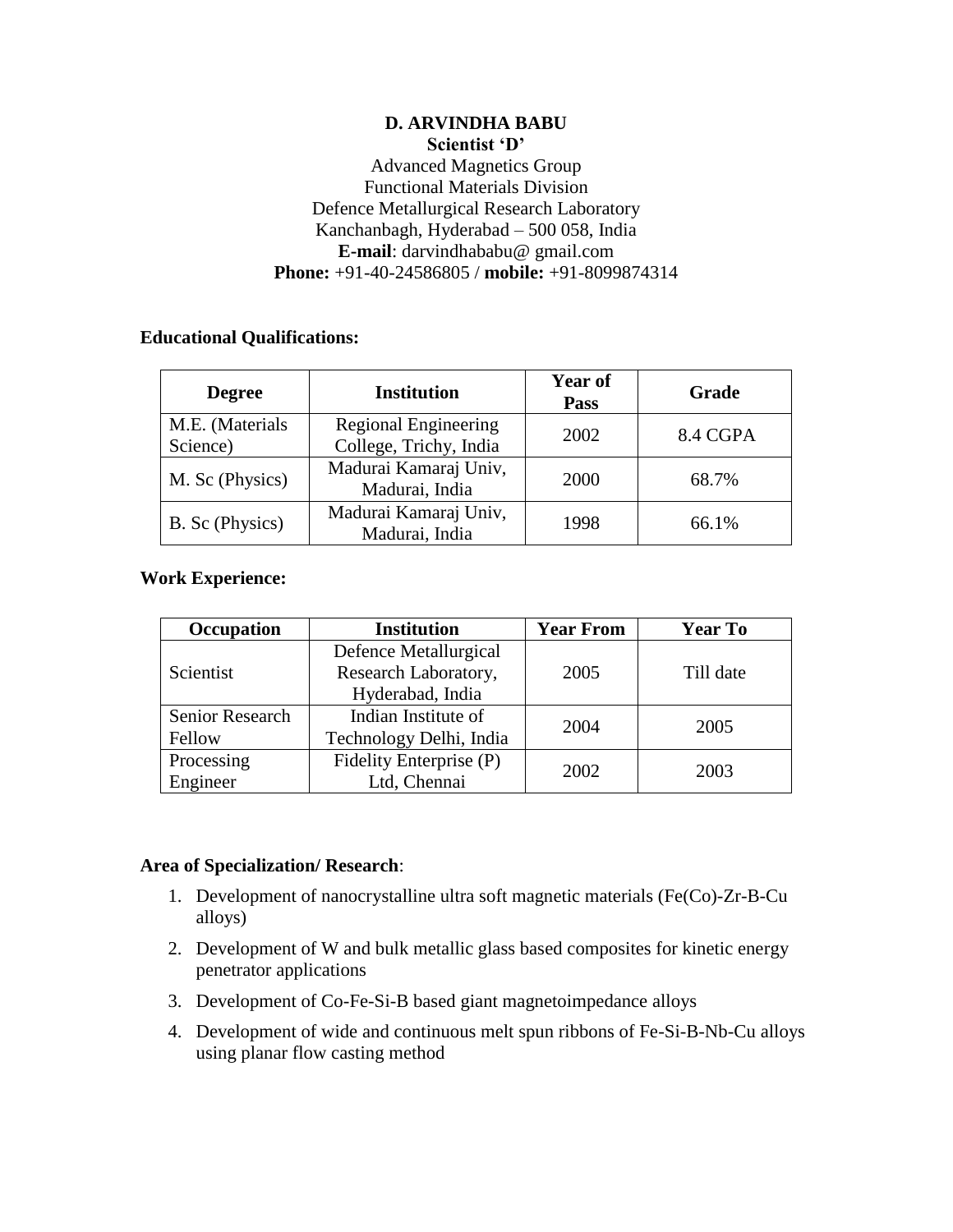#### **List of Publications:**

1. Effect of processing parameter on structure and soft magnetic properties of Fe-Zr-B-Cu alloy ribbons,

*D Arvindha Babu*, B Majumdar, R Sarkar, D Akhtar and V Chandrasekharan, **J Phys D: Appl Phys.** 41 (2008) 195002.

- 2 Structure and soft magnetic properties of Fe(Co)-Zr-B-Cu alloys, *D Arvindha Babu*, B Majumdar, D Akhtar, M H Rao, M M Raja, S Bysakh, V R Krishna and V Chandrasekharan, **DMRL technical report** (2008) 450.
- 3 Giant magnetoimpedance, J Arout Chelvane, *D Arvindha Babu*, Mithun Palit, R Gopalan and V Chandrasekaran, **MSI Bulletin**, 31 (2008) 11.
- 4 Influence of quenching rate on the structure, soft magnetic and magneto impedance properties of melt spun  $Co_{69}Fe_7Si_{14}B_{10}$  alloys, *D Arvindha Babu*, J Arout Chelvane, K Sathya Prasad and D Akhtar, **J. Magn. Magn. Mater.** 321 (2009) 3084.
- 5 Effect of Co or Mn addition on the soft magnetic properties of amorphous  $Fe_{89-x}Zr_{11}B_x$  (x = 5&10) alloy ribbons, D Mishra, A Perumal, P Saravanan, *D Arvindha Babu* and A Srinivas, **J. Magn. Magn. Mater.** 321 24 (2009) 4097.
- 6 Effect of Co or Mn addition on the soft magnetic properties of amorphous  $Fe_{89-x}Zr_{11}B_x$  (x = 5&10) alloy ribbons, D Mishra, A Perumal, P Saravanan, *D Arvindha Babu* and A Srinivas, **J. Magn. Magn. Mater.** 321 24 (2009) 4097.
- **7** Plasma Annealing: A Route to Precise Controlled Growth of  $MoO<sub>3</sub>$  Nanostructures Tarsame S Sian, GB Reddy and *D Arvindha Babu* **Physica E: Low Dim. Sys. and Nanostruc.**, 41 (3), (2009) 408
- 8 Effect of heat treatment on mechanical and ballistic properties of high strength steel, P K Jena, B Mishra, M R Babu, *D Arvindha Babu*, A K Singh, K Siva Kumar and T B Bhat, **Inter. J. Imp. Engg**., 37 (2010) 242.
- 9 Influence of melt spinning parameters of on the structure and soft magnetic properties of  $(Fe_{0.65}Co_{0.35})_{88}Zr_7B_4Cu_1$  alloy, *D Arvindha Babu*, A P Srivastava, B Majumdar, D Srivastava and D Akhtar **Metal. Mater. Trans. A**, 41 A, (2010) 1314.
- 10 Structure, properties and glass forming ability of melt spun Fe-Zr-B-Cu alloys with different Zr/B ratios, *D Arvindha Babu*, B Majumdar, A P Srivastava, B R K Rao, D Srivastava, B S Murthy and D Akhtar, **Metal. Mater. Trans. A**, 42 A, (2011) 508.
- 11 Nanocrystallization of amorphous  $(Fe_{1x}Co_{x})_{88}Zr_{7}B_{4}Cu_{1}$  alloys and their soft magnetic properties,

*D Arvindha Babu*, B Majumdar, R Sarkar, M Manivel Raja and D Akhtar, **J. Mater. Research**, 26 (2011) 2065.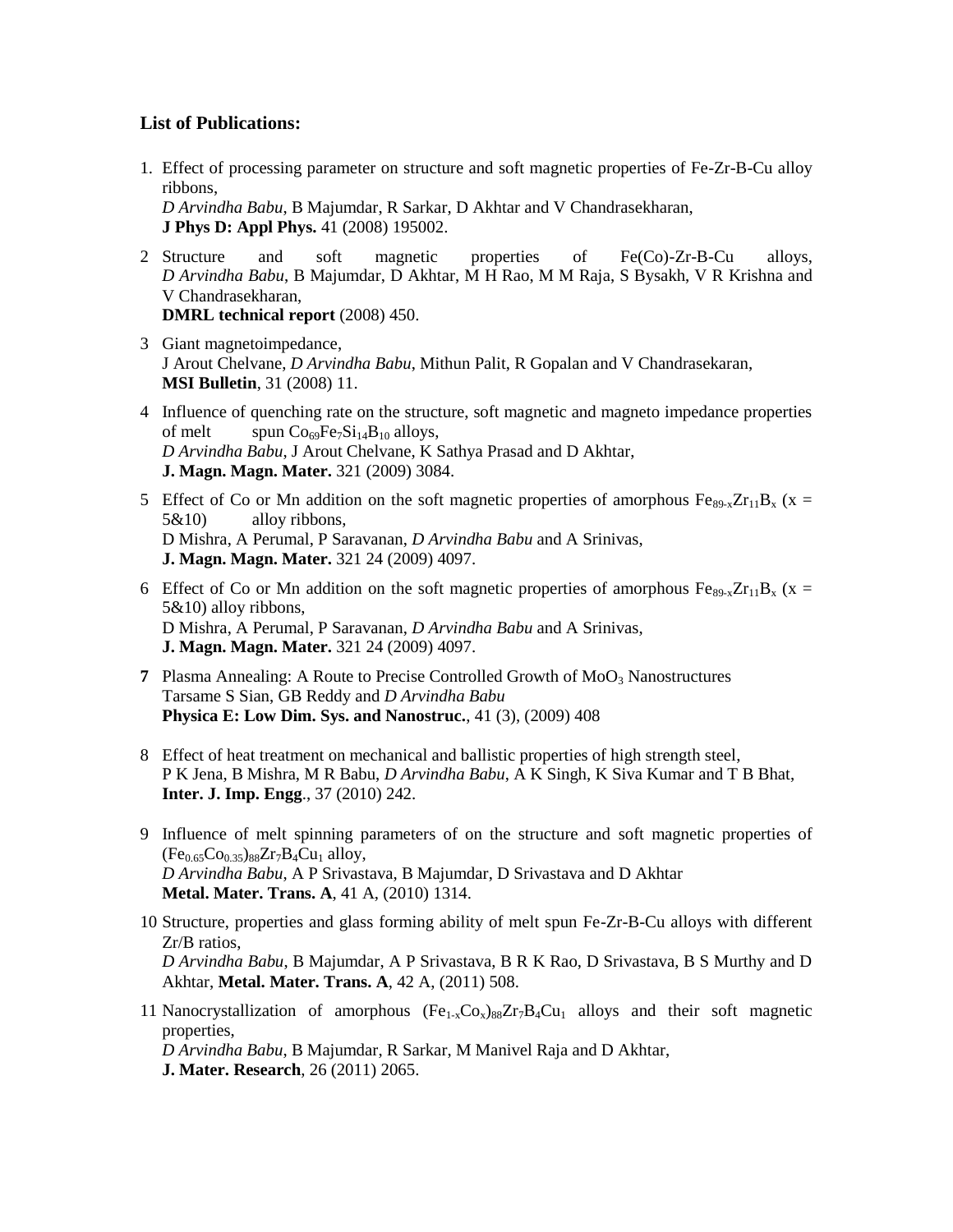- 12 Effect of Nb addition on the structure and soft magnetic properties of melt spun  $Co<sub>69</sub>Fe<sub>7</sub>Si<sub>14</sub>B<sub>10</sub>$  alloy, *D Arvindha Babu*, J Arout Chelvane, H Basumatary, A P Srivastava, T Sahoo, D Akhtar and M Manivel Raja, **Phys. B**, 406 17 (2011) 3243.
- 13 Microstructure, phase evolution and magnetic properties of melt spun  $SmCo_{68-x}Sn_xZr_{0.2}$  (x = 0.1, 0.2 and 0.3) ribbons, P Saravanan, *D Arvindha Babu* and V Chandrasekaran, **Intermetallics**, 19 (2011) 651.
- 14 Effect of replacing B by Zr in amorphous Co-Fe-Si-B soft magnetic alloys, *D Arvindha Babu*, WH Khan, J Arout Chelvane, T Sahoo and D Akhtar, **J. Mater. Research**, 27, 7 (2012) 1080.
- 15 Microstructure and magnetostriction of melt-spun  $Fe_{73}Ga_{27}$ ribbon Himalay Basumatary, Mithun Palit, J. Arout Chelvane, *D. Arvindha Babu*, R. Sarkar, and S. Pandian, **Appl. Phys. Lett.,** 101 (2012) 144106.
- 16 Issues on puddle formation during rapid solidification of Fe-Si-B-Nb-Cu alloy using planar flow melt spinning process, B Majumdar, M Sowjanya, M Srinivas, D Arvindha Babu and T Kishen K Reddy **Trans. Ind. Inst. Metals.**, 65(6) (2012) 841.
- 18 In-plane and out of plane magnetic properties in  $Ni_{46}Co_{46}Mn_{38}Sb_{12}$  ribbons Roshnee Sahoo, D M Raj Kumar, *D Arvindha Babu*, K G Suresh and M M Raja **J. Appl. Phys.,** 113, 17A (2013) 940.
- 19 Production of nanocrystalline ultrasoft magnetic FeSiBNbCu ribbons B Majumdar, M Srinivas, *D Arvindha Babu* and D Akhtar **Technology Document,** DMRL
- 20 Effect of annealing on the magnetic, magnetocaloric and magnetoresistance properties of Ni-Co-Mn-Sb melt spun ribbons [Roshnee Sahoo,](http://arxiv.org/find/cond-mat/1/au:+Sahoo_R/0/1/0/all/0/1) [D. M. Raj Kumar,](http://arxiv.org/find/cond-mat/1/au:+Kumar_D/0/1/0/all/0/1) *[D. Arvindha Babu](http://arxiv.org/find/cond-mat/1/au:+Babu_D/0/1/0/all/0/1)*, [K. G. Suresh,](http://arxiv.org/find/cond-mat/1/au:+Suresh_K/0/1/0/all/0/1) [A. K. Nigam,](http://arxiv.org/find/cond-mat/1/au:+Nigam_A/0/1/0/all/0/1) [M. M. Raja](http://arxiv.org/find/cond-mat/1/au:+Raja_M/0/1/0/all/0/1) **[J. Magn. Magn. Mater.,](http://www.sciencedirect.com/science/journal/03048853)** [347,](http://www.sciencedirect.com/science/journal/03048853/347/supp/C) (2013), 95
- 19 Effect of annealing on the structural, microstructural and magnetic properties in  $Ni_{46}Co_4Mn_{38}Sb_{12}$  ribbons, [Roshnee Sahoo,](http://arxiv.org/find/cond-mat/1/au:+Sahoo_R/0/1/0/all/0/1) [D. M. Raj Kumar,](http://arxiv.org/find/cond-mat/1/au:+Kumar_D/0/1/0/all/0/1) *[D. Arvindha Babu](http://arxiv.org/find/cond-mat/1/au:+Babu_D/0/1/0/all/0/1)*, [K. G. Suresh,](http://arxiv.org/find/cond-mat/1/au:+Suresh_K/0/1/0/all/0/1) [M. Manivel Raja](http://arxiv.org/find/cond-mat/1/au:+Raja_M/0/1/0/all/0/1) **AIP Conf. Proc.,** 1512, (2013), 1074
- 21 Influence of solidification rate and heat treatment on magnetic refrigerant properties of melt spun  $Ni_{51}Mn_{34}In_{14}Si_1$  ribbons, Rahul Das, P. Saravanan, *D. Arvindha Babu*, A. Perumal, A. Srinivasan **[J. Magn. Magn. Mater.](http://www.sciencedirect.com/science/article/pii/S0925838813007925)** 572 (2013) 192
- 22 Large coercivity in anisotropy compensated Tb0.3Dy0.5Fe1.95 by microstructural relaxation Mithun Palit, J Arout Chelvane, H Basumatary, *D Arvindha Babu,* S Pandian **Physica B**, 448 (2013) 46.
- 23 New Generation Nanocrystalline Ultrasoft Magnetic Alloys for Energy Savings B. Majumdar, *D. Arvindha Babu*, M. Srinivas and S.V. Kamat **Nanotech Insights**, 9 2 (2014), 2.